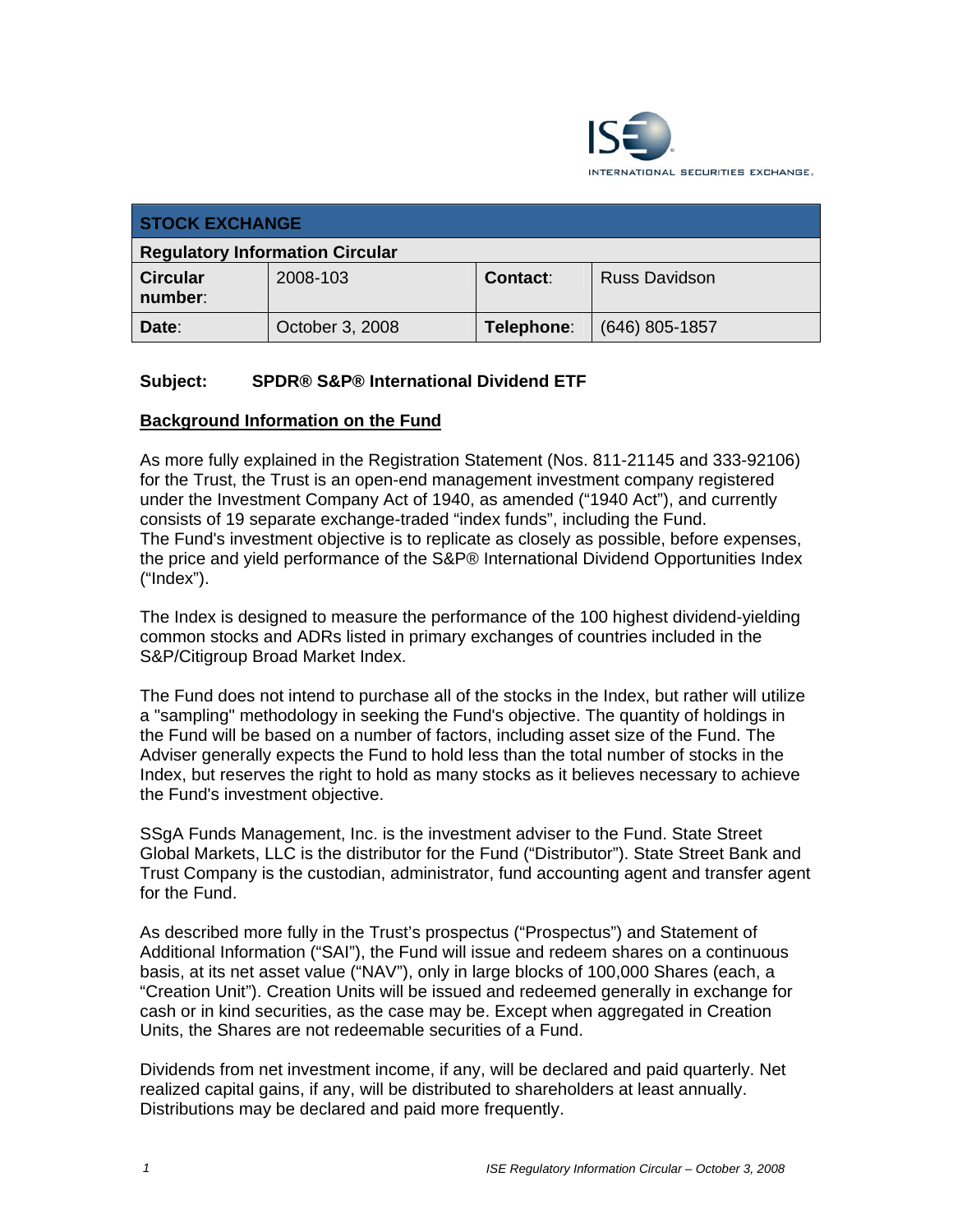The Depository Trust Company ("DTC") serves as securities depository for the Shares, which may be held only in book-entry form; stock certificates will not be issued. DTC, or its nominee, is the record or registered owner of all outstanding Shares.

The NAV per Share for the Fund will be determined each business day, normally at the close of regular trading (ordinarily, 4:00 p.m. Eastern Standard Time ("ET")) on the New York Stock Exchange. NAV is calculated by dividing the value of the net assets of a Fund (i.e., the total value of its assets less all liabilities) by the number of Shares outstanding, rounded to the nearest cent. NAV will be available from the Distributor and will also available to National Securities Clearing Corporation ("NSCC") participants through data made available from NSCC.

The Trusts registration statement describes the various fees and expenses for the Fund's Shares. For a more complete description of the Fund and the underlying index, visit www.SPDRETFS.com.

## **Principal Risks**

Interested persons are referred to the Prospectus for a description of risks associated with an investment in the Shares. These risks include the risk that a Fund's return may not match the return of its index for a number of reasons including the incursion by a Fund of operating expenses and costs not applicable to its index. In addition, as noted in the Prospectus, the Shares may trade at market prices that may differ from their NAV. The NAV of the Shares will fluctuate with changes in the market value of the Fund's holdings. The market prices of the Shares will fluctuate in accordance with changes in NAV as well as the supply and demand for the Shares on the Exchange.

#### **Exchange Rules Applicable to Trading in the Shares**

The Shares are considered equity securities, thus rendering trading in the Shares subject to the Exchange's existing rules governing the trading of equity securities.

#### **Trading Hours**

The Shares will trade on ISE between 9:00 a.m. and 4:00 p.m. ET.

Equity EAMs trading the Shares during the Pre-Market Session are exposed to the risk of the lack of the calculation or dissemination of underlying index value or intraday indicative value ("IIV"). For certain derivative securities products, an updated underlying index value or IIV may not be calculated or publicly disseminated in the Pre-Market hours. Since the underlying index value and IIV are not calculated or widely disseminated during Pre-Market hours, an investor who is unable to calculate implied values for certain derivative securities products during Pre-Market hours may be at a disadvantage to market professionals.

#### **Trading Halts**

ISE will halt trading in the Shares of a Trust in accordance with ISE Rule 2101(a)(2)(iii). The grounds for a halt under this Rule include a halt by the primary market because it stops trading the Shares and/or a halt because dissemination of the IIV or applicable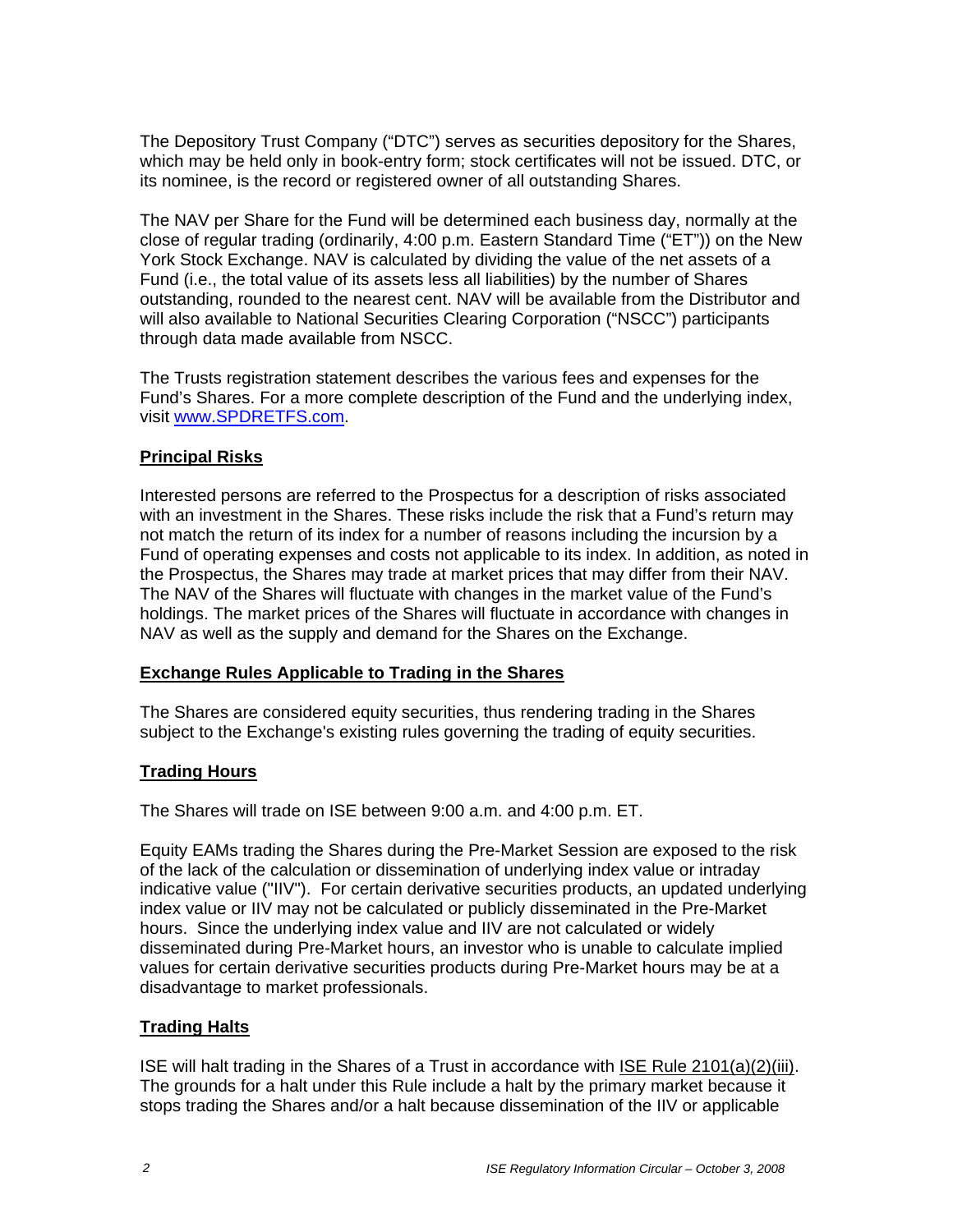currency spot price has ceased, or a halt for other regulatory reasons. In addition, ISE will stop trading the Shares of a Trust if the primary market de-lists the Shares.

## **Delivery of a Prospectus**

Pursuant to federal securities laws, investors purchasing Shares must receive a prospectus prior to or concurrently with the confirmation of a transaction. Investors purchasing Shares directly from the Fund (by delivery of the Deposit Amount) must also receive a prospectus.

Prospectuses may be obtained through the Distributor or on the Fund's website. The Prospectus does not contain all of the information set forth in the registration statement (including the exhibits to the registration statement), parts of which have been omitted in accordance with the rules and regulations of the SEC. For further information about the Fund, please refer to the Trust's registration statement.

#### **Exemptive, Interpretive and No-Action Relief Under Federal Securities Regulations**

The Commission has issued letters dated November 21, 2005 ("2005 Letter") and April 9, 2007 ("2007 Letter" and together with the 2005 Letter, the "No-Action Letters") granting exemptive, interpretive and no-action relief from certain provisions of and rules under the Securities Exchange Act of 1934 for exchange-traded funds listed and traded on a registered national securities exchange that meet certain criteria. The Fund qualifies for the relief granted in the No- Action Letters, a description of which follows.

## **Regulation M Exemptions**

Generally, Rules 101 and 102 of Regulation M prohibit any "distribution participant" and its "affiliated purchasers" from bidding for, purchasing, or attempting to induce any person to bid for or purchase any security which is the subject of a distribution until after the applicable restricted period, except as specifically permitted in Regulation M. The provisions of the Rules apply to underwriters, prospective underwriters, brokers, dealers, and other persons who have agreed to participate or are participating in a distribution of securities.

The Commission issued a No-Action Letter by which persons participating in a distribution of shares of a fund may engage in secondary market transactions in such shares during their participation in such a distribution, despite the requirements of from Rule 101 under Regulation M. In addition, the SEC has permitted persons who may be deemed to be participating in the distribution of shares of a fund (i) to purchase securities for the purpose of purchasing creation unit aggregations of fund shares and (ii) to tender securities for redemption in Creation Unit Aggregations. Further, the Commission has clarified that the tender of fund shares to the Fund for redemption does not constitute a bid for or purchase of any of the Funds' securities during the restricted period of Rule 101. The Commission has issued a No-Action Letter to paragraph (e) of Rule 102 under Regulation M which allow the redemption of fund shares in creation unit aggregations during the continuous offering of shares.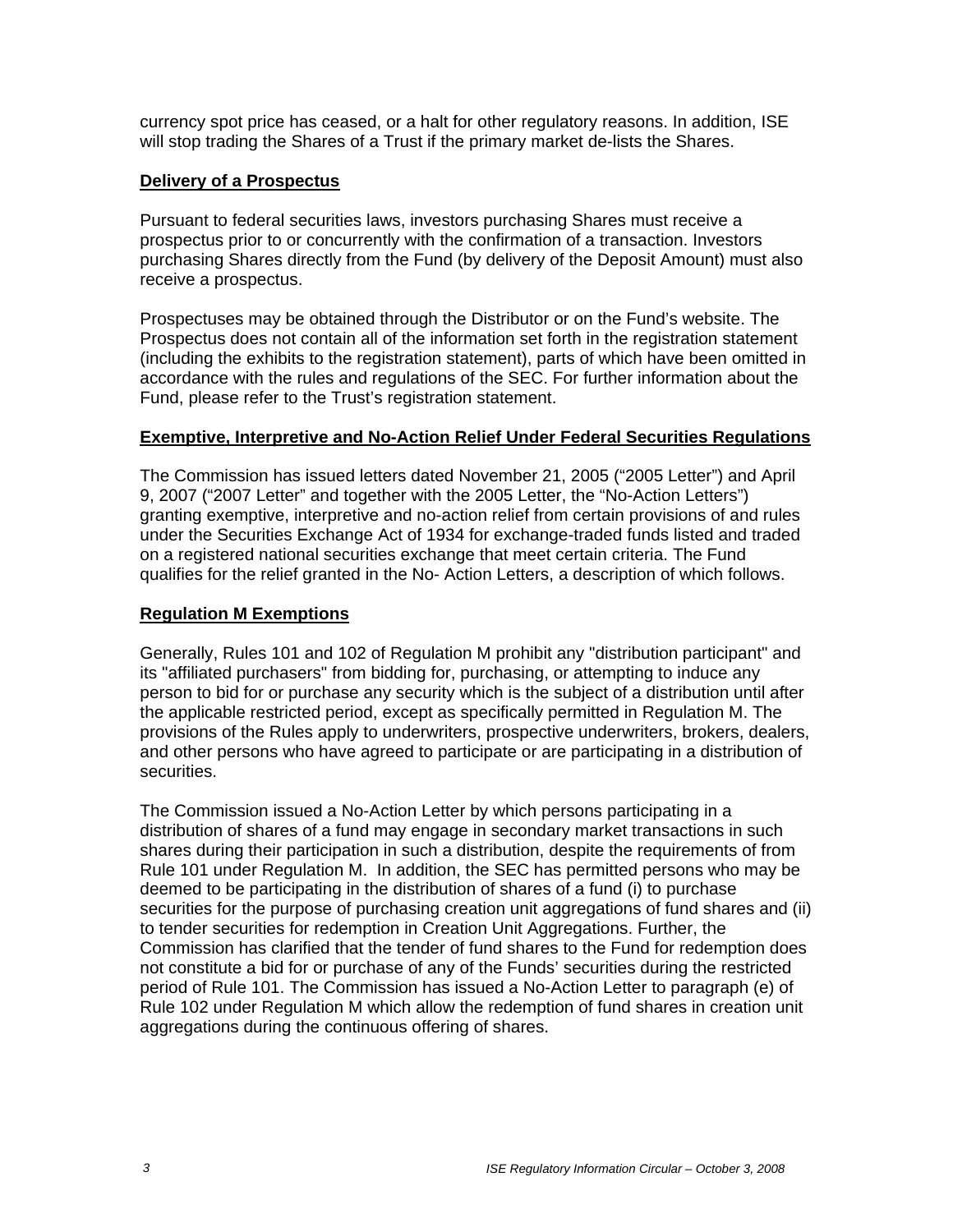## **Customer Confirmations for Creation or Redemption of Fund Shares (SEC Rule 10b-10)**

Broker–dealers who handle purchases or redemptions of Fund shares in Creation Units for customers will be permitted to provide such customers with a statement of the number of Creation Unit Aggregations created or redeemed without providing a statement of the identity, number and price of shares of the individual securities tendered to the Fund for purposes of purchasing creation unit aggregations ("Deposit Securities") or the identity, number and price of shares to be delivered by the Trust to the redeeming holder ("Redemption Securities"). The composition of the securities required to be tendered to the Fund for creation purposes and of the securities to be delivered on redemption will be disseminated each business day and will be applicable to requests for creations or redemption, as the case may be, on that day. This exemptive relief under Rule 10b-10 with respect to creations and redemptions is subject to the following conditions:

- 1. Confirmations to customers engaging in creations or redemptions must state that all information required by Rule 10b-10 will be provided upon request;
- 2. Any such request by a customer for information required by Rule 10b-10 will be filed in a timely manner, in accordance with Rule 10b-10(c);
- 3. Except for the identity, number and price of shares of the component securities of the
- 4. Deposit Securities and Redemption Securities, as described above, confirmations to customers must disclose all other information required by Rule 10b-10(a).

# **SEC Rule 14e-5**

The Commission has permitted any person acting as a dealer-manager of a tender offer for a component security of fund (1) to redeem fund shares in creation unit aggregations from the issuer that may include a security subject to such tender offer and (2) to purchase fund shares during such tender offer. In addition, a No-Action has been issued under Rule 14e-5 states that if a broker-dealer acting as a dealer-manager of a tender offer for a security of the Fund purchases or arranges to purchase such securities in the secondary market for the purpose of tendering such securities to purchase one or more creation unit aggregations of shares, it must be made in conformance with the following:

- 1. such bids or purchases are effected in the ordinary course of business, in connection with a basket of 20 or more securities in which any security that is the subject of a distribution, or any reference security, does not comprise more than 5% of the value of the basket purchased; or
- 2. purchases are effected as adjustments to such basket in the ordinary course of business as a result of a change in the composition of the underlying index; and
- 3. such bids or purchases are not effected for the purpose of facilitating such tender offer.

# **Section 11(d)(1); SEC Rules 11d1-1 and 11d1-2**

Section 11(d)(1) of the Act generally prohibits a person who is both a broker and a dealer from effecting any transaction in which the broker-dealer extends credit to a customer on any security which was part of a new issue in the distribution of which he participated as a member of a selling syndicate or group within thirty days prior to such transaction. The Commission has clarified that Section 11(d)(1) does not apply to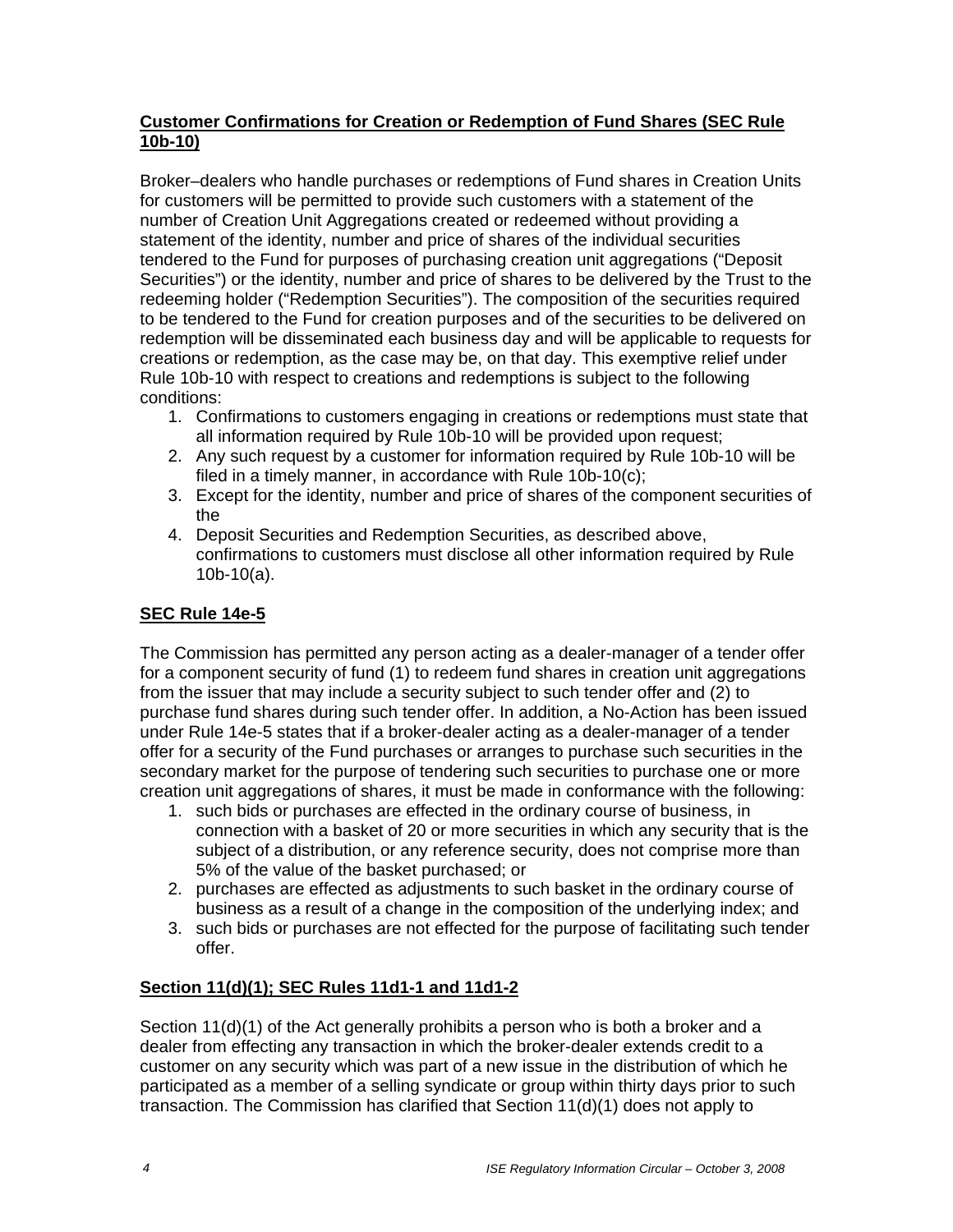broker-dealers that are not authorized participants (and, therefore, do not create creation unit aggregations) that engage in both proprietary and customer transactions in shares of a fund in the secondary market, and for broker-dealer authorized participants that engage in creations of creation unit aggregations. This relief is subject to specific conditions, including the condition that such broker-dealer (whether or not an authorized participant) does not, directly or indirectly, receive from the fund complex any payment, compensation or other economic incentive to promote or sell the shares of a fund to persons outside the fund complex, other than non-cash compensation permitted under NASD Rule 2830 (I)(5)(A), (B) or (C). See letter dated November 22, 2005 from Brian A Bussey, Assistant Chief Counsel, SEC Division of Market Regulation, to Barclays Global Investors, N.A., dated November 22, 2005. The Commission has issued a No-Action Letter under Section 11(d)(1) of the Act states that broker-dealers may treat shares of a fund, for purposes of Rule 11d1-2, as "securities issued by a registered open-end investment company as defined in the Investment Company Act" and thereby extend credit or maintain or arrange for the extension or maintenance of credit on shares that have been owned by the persons to whom credit is provided for more than 30 days, in reliance on the exemption contained in the rule.

### **SEC Rule 15c1-5 and 15c1-6**

The Commission has issued a No-Action letter with respect to Rule 15c1-5 and Rule 15c1-6 as to the required disclosure of control by a broker or dealer with respect to creations and redemptions of fund shares and secondary market transactions therein.

**This Regulatory Information Bulletin is not a statutory Prospectus. Equity EAMs should consult the Trust's Registration Statement, SAI, Prospectus and the Fund's website for relevant information.**